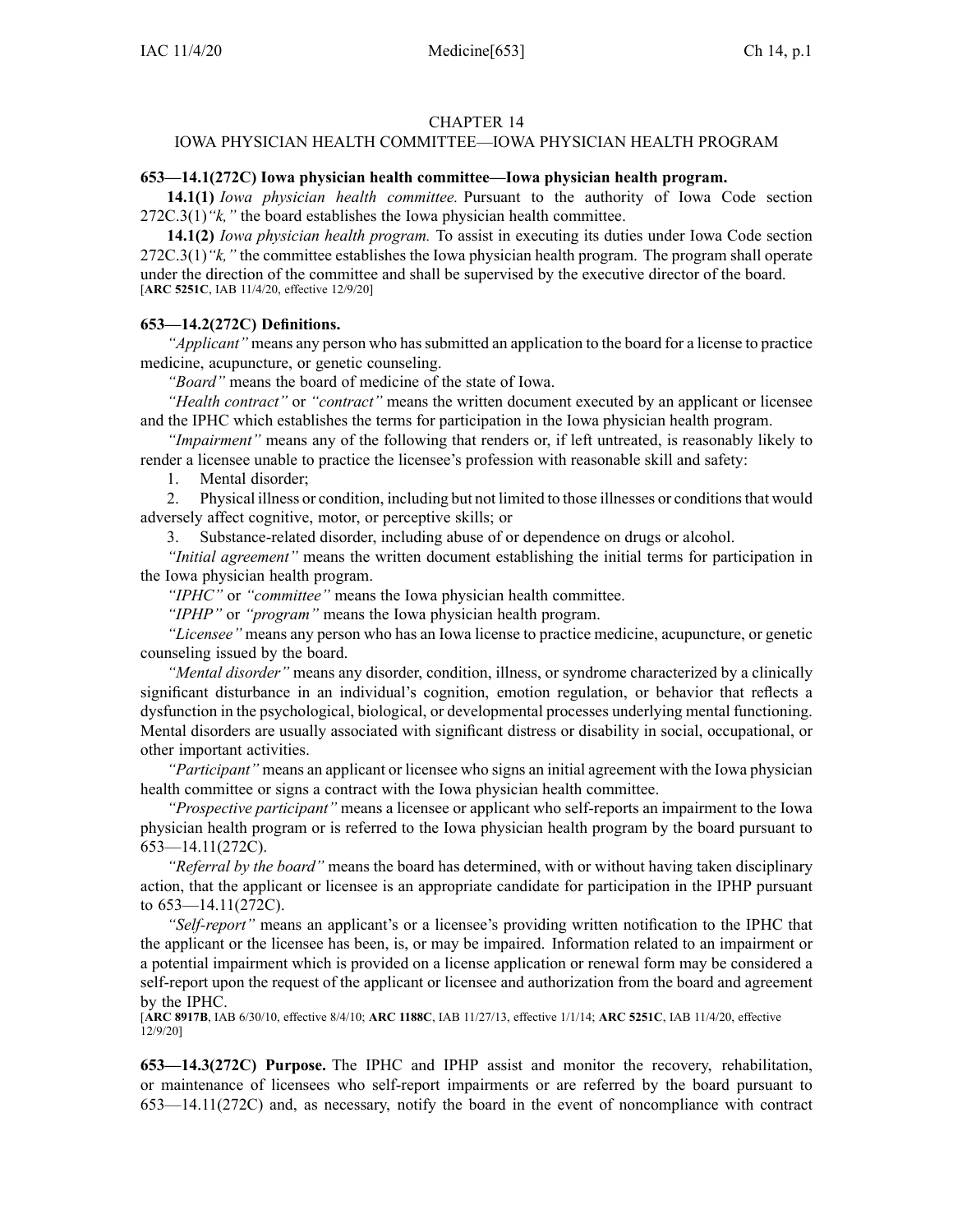provisions. The IPHC and IPHP both advocate for licensees' health and promote and protect the health and safety of the public.

[**ARC [8917B](https://www.legis.iowa.gov/docs/aco/arc/8917B.pdf)**, IAB 6/30/10, effective 8/4/10; **ARC [5251C](https://www.legis.iowa.gov/docs/aco/arc/5251C.pdf)**, IAB 11/4/20, effective 12/9/20]

**653—14.4(272C) Organization of the committee.** The board shall appoint the members of the IPHC.

**14.4(1)** *Membership.* The membership of the IPHC includes, but is not limited to:

*a.* The medical director of the board or the executive director of the board;

*b.* One physician who has remained free of addiction for <sup>a</sup> period of no less than two years following successful completion of <sup>a</sup> board-approved recovery program, <sup>a</sup> board-ordered probation for alcohol or drug abuse, dependency, or addiction, or an IPHC contract;

- *c.* One practitioner with expertise in substance abuse/addiction treatment programs;
- *d.* One psychiatrist; and
- *e.* One public member.

**14.4(2)** *Officers.* The IPHC shall elect two co-chairpersons at the last meeting of each calendar year to begin serving <sup>a</sup> one-year term on January 1.

*a.* A co-chairperson is responsible for presiding over IPHC meetings.

*b.* The medical director and co-chairpersons are responsible for offering guidance and direction to staff between regularly scheduled committee meetings, including negotiation and execution of initial agreements, contracts, and program descriptions and interim restrictions on practice on behalf of the committee. The IPHC retains authority to review all interim decisions at its discretion.

*c.* A co-chairperson is responsible for providing guidance and direction to staff between regularly scheduled committee meetings if the medical director is unavailable or unable to assist in <sup>a</sup> particular matter.

**14.4(3)** *Terms.* Committee members, excep<sup>t</sup> the medical director, shall be appointed for three-year terms, for <sup>a</sup> maximum of three terms. Terms shall expire on December 31 of the third year of the term. [**ARC [1188C](https://www.legis.iowa.gov/docs/aco/arc/1188C.pdf)**, IAB 11/27/13, effective 1/1/14; **ARC [5251C](https://www.legis.iowa.gov/docs/aco/arc/5251C.pdf)**, IAB 11/4/20, effective 12/9/20]

**653—14.5(272C) Eligibility.** To be eligible for participation in the IPHP, an applicant or <sup>a</sup> licensee must self-report an impairment or potential impairment directly to the IPHP or be referred by the board for an impairment or potential impairment pursuan<sup>t</sup> to [653—14.11\(272C\)](https://www.legis.iowa.gov/docs/iac/rule/653.14.11.pdf) and be determined by the IPHC to be an appropriate candidate for participation in the IPHP.

**14.5(1)** Participation in the program does not divest the board of its authority or jurisdiction over the participant. A participant with an impairment or potential impairment as defined at [653—14.2](https://www.legis.iowa.gov/docs/iac/rule/653.14.2.pdf)(272C) may retain eligibility to participate in the program if appropriate while subject to investigation or discipline by the board for matters other than the alleged impairment.

**14.5(2)** A prospective participant may be determined to be ineligible to participate in the program as <sup>a</sup> self-reporter or <sup>a</sup> referral from the board if the committee finds sufficient evidence of any of the following:

*a.* The prospective participant provided inaccurate, misleading, or fraudulent information or failed to fully cooperate with the IPHC.

*b.* The prospective participant fails to sign <sup>a</sup> contract when recommended by the IPHC.

*c.* The IPHC determines it will be unable to assist the prospective participant.

**14.5(3)** The IPHC shall repor<sup>t</sup> to the board any knowledge of violations of administrative rules or statutes other than the impairment, including, but not limited to, competency concerns or sexual misconduct.

[**ARC [8917B](https://www.legis.iowa.gov/docs/aco/arc/8917B.pdf)**, IAB 6/30/10, effective 8/4/10; **ARC [1188C](https://www.legis.iowa.gov/docs/aco/arc/1188C.pdf)**, IAB 11/27/13, effective 1/1/14; **ARC [5251C](https://www.legis.iowa.gov/docs/aco/arc/5251C.pdf)**, IAB 11/4/20, effective 12/9/20]

**653—14.6(272C) Type of program.** The IPHP is an individualized recovery, rehabilitation, or maintenance program designed to meet the specific needs of the participant. The committee, in consultation with committee-approved evaluators and treatment providers, shall determine the type of recovery, rehabilitation, or maintenance program required to treat the participant's impairment based on the diagnosis and treatment recommendations from the evaluator or treatment provider. The IPHC shall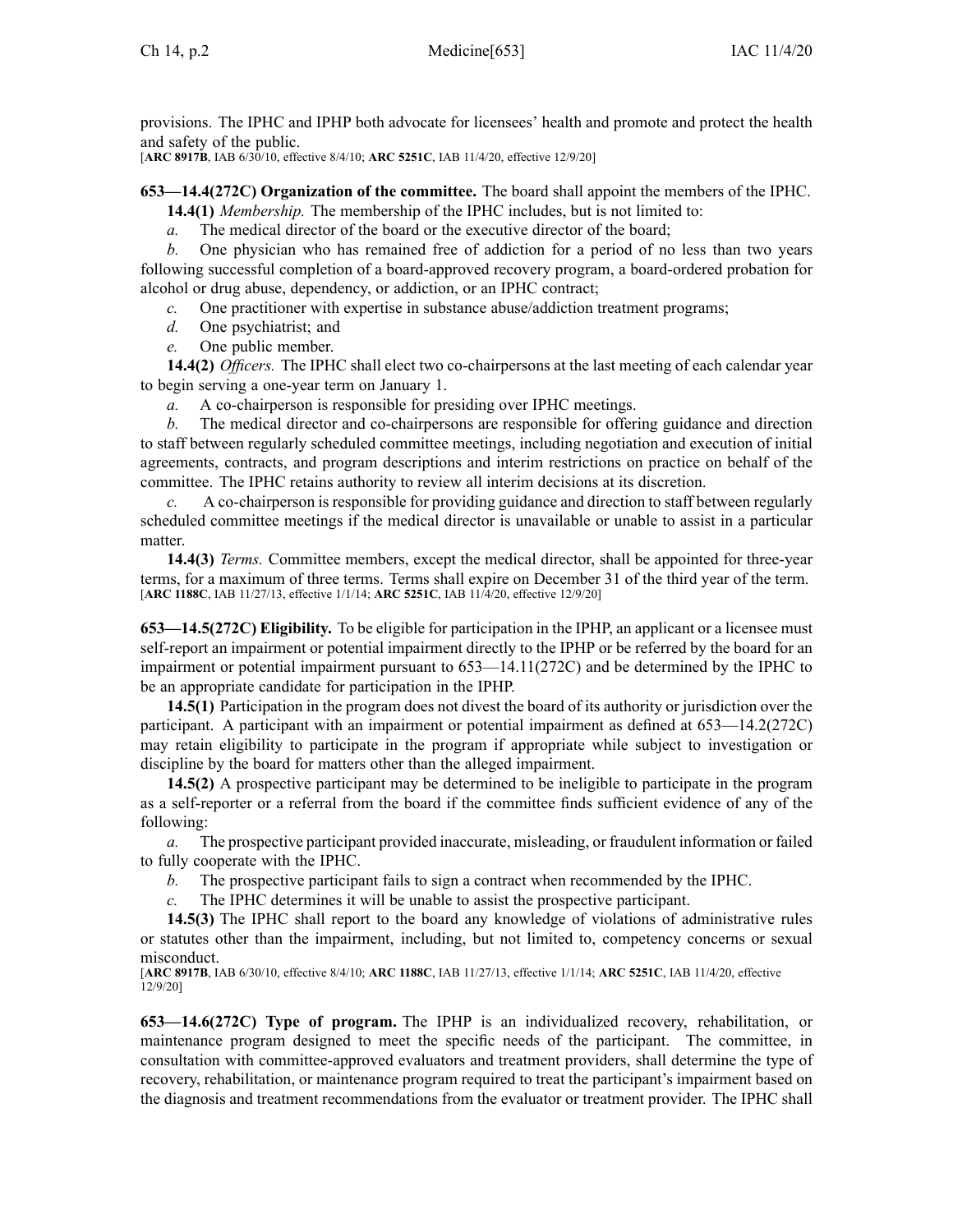prepare <sup>a</sup> contract, to be signed by the participant, that shall provide <sup>a</sup> detailed description of the goals of the program, the requirements for successful participation, and the participant's obligations therein. The IPHC may delegate its obligations and duties under these rules to the IPHP staff and the medical director as appropriate pursuan<sup>t</sup> to policies and procedures adopted by the IPHC. [**ARC [1188C](https://www.legis.iowa.gov/docs/aco/arc/1188C.pdf)**, IAB 11/27/13, effective 1/1/14; **ARC [5251C](https://www.legis.iowa.gov/docs/aco/arc/5251C.pdf)**, IAB 11/4/20, effective 12/9/20]

**653—14.7(272C) Terms of participation.** A participant shall agree to comply with the terms for participation in the IPHP established in the initial agreemen<sup>t</sup> and contract. Terms of participation specified in the contract shall include, but are not limited to:

**14.7(1)** *Duration.* Length of participation in the program can vary from one to five years depending on the individual participant's diagnosis, recommendations from approved evaluators and treatment providers, and the IPHC following <sup>a</sup> review of all relevant information. A contract shall only terminate once the IPHC has determined that the licensee is no longer impaired.

**14.7(2)** *Noncompliance.* A participant is responsible for promptly notifying the IPHC of all instances of noncompliance including <sup>a</sup> relapse. Notification of noncompliance made to the IPHC by the participant, any person responsible for monitoring or treating the participant, or another party shall result in the following:

*a. First instance.* Upon receiving notification of <sup>a</sup> first instance of significant noncompliance including, but not limited to, <sup>a</sup> relapse, the IPHC shall make <sup>a</sup> repor<sup>t</sup> to the board which identifies the participant by IPHP case number, describes the relevant terms of the participant's contract and the noncompliance, and includes the IPHC's recommendation as to whether the participant should remain in the program. Upon receiving the report, the board shall determine if formal disciplinary charges should be filed, pursuan<sup>t</sup> to [653—subrule](https://www.legis.iowa.gov/docs/iac/rule/653.23.1.pdf) 23.1(12).

*b. Second instance.* Upon receiving notification of a second instance of significant noncompliance including, but not limited to, <sup>a</sup> relapse, the IPHC shall refer the case and the participant's identity to the board for <sup>a</sup> determination of whether formal disciplinary charges should be filed or other appropriate action taken. In its referral, the IPHC may make recommendations as to whether the participant should be allowed to remain in the program.

**14.7(3)** *Practice restrictions.* The IPHC may impose restrictions on the license to practice the applicable profession as <sup>a</sup> term of the initial agreemen<sup>t</sup> or contract until such time as it receives <sup>a</sup> repor<sup>t</sup> from an approved evaluator and the IPHC determines, based on all relevant information, that the participant is capable of practicing with reasonable skill and safety. As <sup>a</sup> condition of participation in the program, <sup>a</sup> participant is required to agree to restrict practice in accordance with the terms specified in the initial agreemen<sup>t</sup> or contract. In the event that <sup>a</sup> participant refuses to agree to or comply with the restrictions established in the initial agreemen<sup>t</sup> or contract, the IPHC shall refer the participant to the board for appropriate action.

[**ARC [8917B](https://www.legis.iowa.gov/docs/aco/arc/8917B.pdf)**, IAB 6/30/10, effective 8/4/10; **ARC [1188C](https://www.legis.iowa.gov/docs/aco/arc/1188C.pdf)**, IAB 11/27/13, effective 1/1/14; **ARC [5251C](https://www.legis.iowa.gov/docs/aco/arc/5251C.pdf)**, IAB 11/4/20, effective 12/9/20]

### **653—14.8(272C) Limitations.**

**14.8(1)** The IPHC establishes the terms of and monitors <sup>a</sup> participant's compliance with the program specified in the initial agreemen<sup>t</sup> and contract. The IPHC is not responsible for participants who fail to comply with the terms of the initial agreemen<sup>t</sup> or contract or who fail to otherwise successfully complete the IPHP.

**14.8(2)** Participation in the IPHP shall not relieve the board of any duties and shall not divest the board of any authority or jurisdiction otherwise provided. A participant who violates <sup>a</sup> statute or administrative rule of the board which is unrelated to impairment, including, but not limited to, competency concerns or sexual misconduct, shall be referred to the board in accordance with these administrative rules for appropriate action.

[**ARC [1188C](https://www.legis.iowa.gov/docs/aco/arc/1188C.pdf)**, IAB 11/27/13, effective 1/1/14]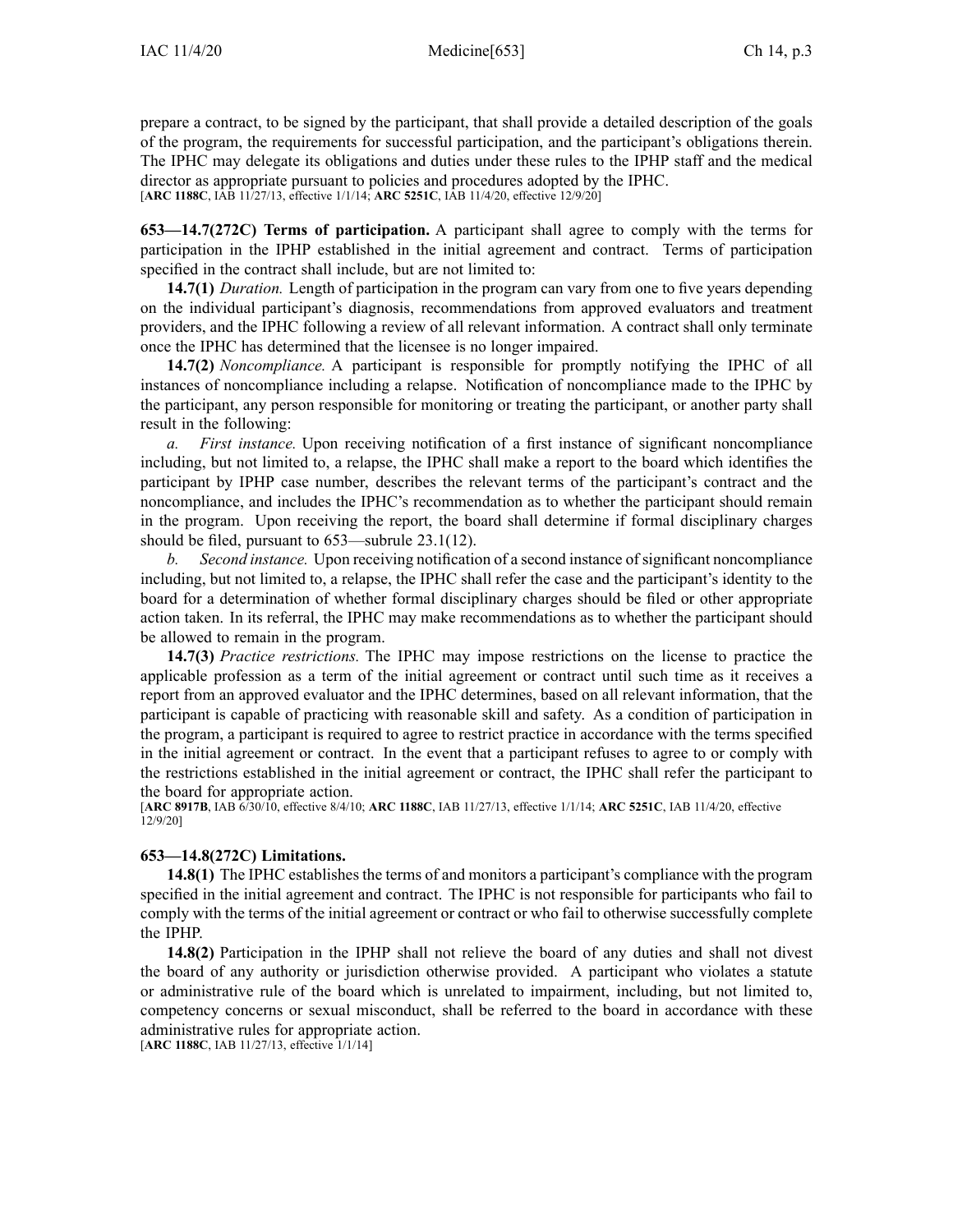**653—14.9(272C) Confidentiality.** Information in the possession of the board or the committee shall be subject to the confidentiality requirements of Iowa Code section [272C.6](https://www.legis.iowa.gov/docs/ico/section/272C.6.pdf). Information about applicants or licensees in the program shall not be disclosed excep<sup>t</sup> as provided in this rule.

**14.9(1)** The IPHC is authorized pursuan<sup>t</sup> to Iowa Code section [272C.6\(4\)](https://www.legis.iowa.gov/docs/ico/section/272C.6.pdf) to communicate information about <sup>a</sup> current or former IPHP participant to the applicable regulatory authorities or impaired licensee programs in the state of Iowa and in any jurisdiction of the United States or foreign nations in which the participant is currently licensed to practice medicine or in which the participant seeks licensure. IPHP participants must repor<sup>t</sup> their participation to the applicable physician health program or licensing authority in any state in which the participant is currently licensed or in which the participant seeks licensure.

**14.9(2)** The IPHC is authorized to communicate information about an IPHP participant to any person assisting in the participant's treatment, recovery, rehabilitation, monitoring, or maintenance for the duration of the contract.

**14.9(3)** The IPHC is authorized to communicate information about an IPHP participant to the board in the event <sup>a</sup> participant does not comply with the terms of the contract as set forth in subrule 14.7(2). The IPHC may provide the board with <sup>a</sup> participant's IPHP file in the event the participant does not comply with the terms of the contract and the IPHC refers the case to the board for the filing of formal disciplinary charges or other appropriate action. If the board initiates disciplinary action against <sup>a</sup> licensee for noncompliance with the terms of the contract, the board may include information about <sup>a</sup> licensee's participation in the IPHP in the statement of charges, settlement agreemen<sup>t</sup> and final order, or order following hearing. The IPHC is also authorized to communicate information about an IPHP participant to the board in the event the participant is under investigation by the board.

**14.9(4)** The IPHC is authorized to communicate information about <sup>a</sup> current or former IPHP participant to the board if reliable information held by the IPHC reasonably indicates <sup>a</sup> significant risk to the public exists. If the board initiates disciplinary action based upon this information, the board may include information about <sup>a</sup> licensee's participation in the IPHP in the statement of charges, settlement agreemen<sup>t</sup> and final order, or order following hearing if necessary to address impairment issues related to the violations which are the subject of the disciplinary action.

**14.9(5)** The IPHC shall file with the board <sup>a</sup> repor<sup>t</sup> on board-referred cases upon the licensee's successful completion of the program.

**14.9(6)** The IPHC shall maintain <sup>a</sup> participant's complete IPHP file for the ten-year period after <sup>a</sup> participant's contract has expired or is terminated. After that period, the Executive Summary and contract shall be retained.

[**ARC [8917B](https://www.legis.iowa.gov/docs/aco/arc/8917B.pdf)**, IAB 6/30/10, effective 8/4/10; **ARC [1188C](https://www.legis.iowa.gov/docs/aco/arc/1188C.pdf)**, IAB 11/27/13, effective 1/1/14]

**653—14.10(28E) Authority for 28E agreements.** The IPHC may enter into 28E agreements with other health professional licensing boards to evaluate, assist, and monitor impaired licensees from other health professions who self-report and to repor<sup>t</sup> to those professional licensing boardsregarding the compliance of individual licensees. In the event of noncompliance, the licensee may be referred to the appropriate licensing board for appropriate disciplinary action. If the IPHC enters into <sup>a</sup> 28E agreemen<sup>t</sup> with another health professional licensing board, this chapter applies and the word "physician" shall be replaced with the word "licensee" for the purpose of interpreting this chapter.

### **653—14.11(272C) Board referrals to the Iowa physician health program.**

**14.11(1)** *Eligibility for board referral to IPHP.* The board may refer to the IPHP <sup>a</sup> licensee or applicant for whom the following circumstances apply:

*a.* The applicant or licensee has <sup>a</sup> potential impairment as defined in rule [653—14.2\(272C\)](https://www.legis.iowa.gov/docs/iac/rule/653.14.2.pdf).

*b.* The board determines that the applicant or licensee is an appropriate candidate for participation in the IPHP.

*c.* The IPHC determines that the applicant or licensee is an appropriate candidate for participation in the IPHP.

**14.11(2)** *Referral process.*